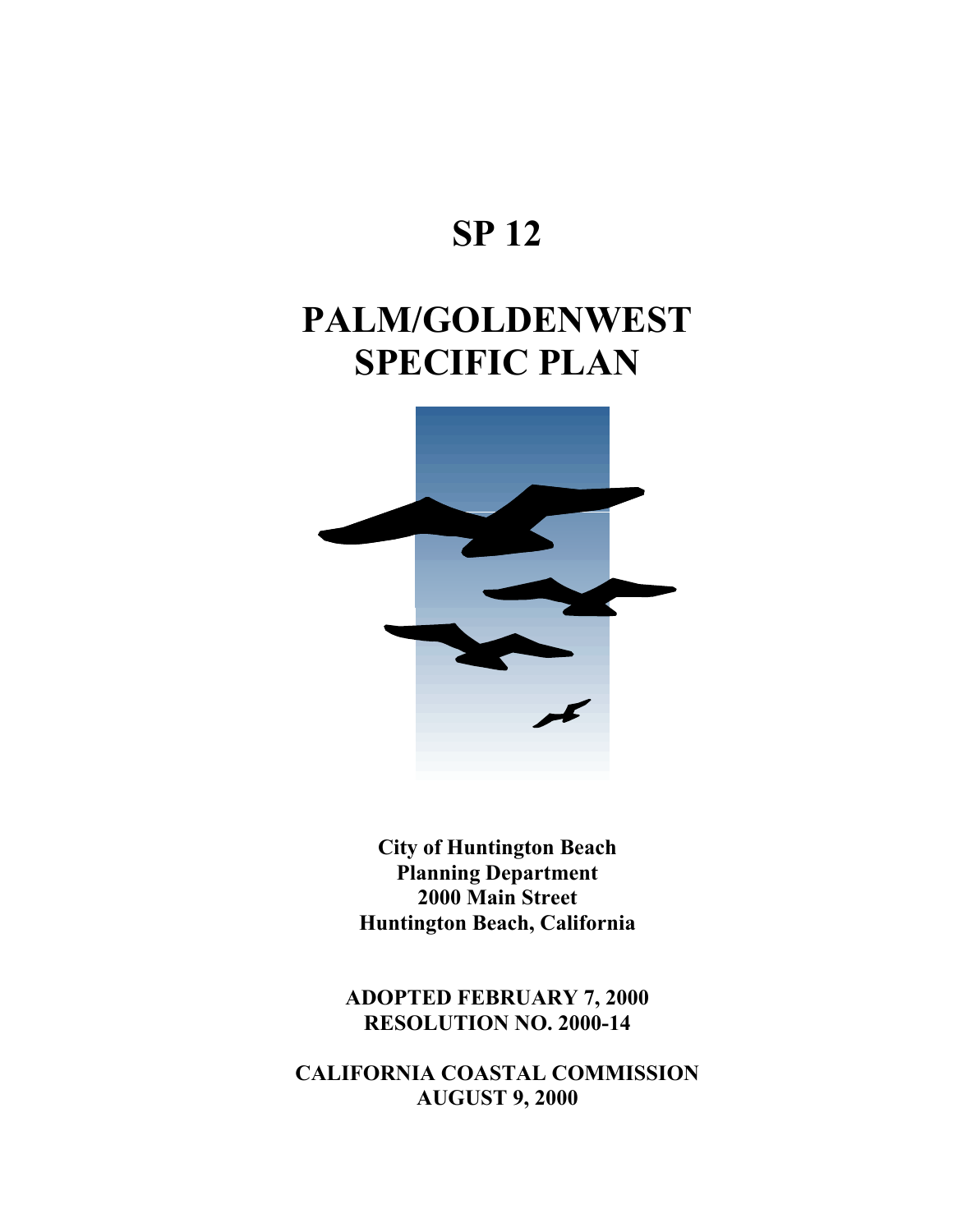## **PREFACE**

#### **SECTION ONE: PLC PROPERTY**

#### **1. INTRODUCTION**

| 1.1 | Project Area Background                         | $1 - 1$ |
|-----|-------------------------------------------------|---------|
| 1.2 | <b>Existing Conditions</b>                      | $1 - 1$ |
| 1.3 | Purpose and Intent                              | $1 - 2$ |
| 1.4 | California Environmental Quality Act Compliance | $1 - 9$ |
| 1.5 | Authority and Scope                             | 1-9     |

#### **2. DEVELOPMENT CONCEPT**

| 2.1 |            | Conceptual Master Plan of Development                               | $2 - 1$  |
|-----|------------|---------------------------------------------------------------------|----------|
| 2.2 |            | Land Use Plan/Development Concept                                   | $2 - 1$  |
|     | 2.2.1      | Planning Area 1                                                     | $2 - 4$  |
|     | 2.2.2      | Planning Area 2                                                     | $2 - 4$  |
|     |            | 2.2.3 Planning Area 3                                               | $2 - 4$  |
|     | 2.2.4      | Planning Area 4                                                     | $2 - 5$  |
| 2.3 |            | Circulation Plan                                                    | $2 - 5$  |
| 2.4 | Open Space |                                                                     | $2 - 9$  |
|     | 2.4.1      | Neighborhood Park                                                   | $2-9$    |
|     |            | 2.4.2 Private Recreation Area                                       | $2 - 9$  |
|     |            | 2.4.3 Perimeter and Buffer Landscaping and Pedestrian Walkways 2-11 |          |
| 2.5 |            | Site Preparation                                                    | $2 - 17$ |
|     | 2.5.1      | <b>Grading Concept</b>                                              | $2 - 17$ |
|     | 2.5.2      | Oil Well Abandonment                                                | $2 - 17$ |
| 2.6 |            | Project Infrastructure                                              | $2 - 18$ |
|     | 2.6.1      | <b>Storm Drains</b>                                                 | $2 - 18$ |
|     |            | 2.6.2 Sewer Facilities                                              | $2 - 21$ |
|     |            | 2.6.3 Water Facilities                                              | $2 - 21$ |
|     |            | 2.6.4 Water Quality                                                 | $2 - 24$ |
| 27  |            | <b>Public Utilities</b>                                             | $2 - 28$ |
|     |            |                                                                     |          |

#### **3. DEVELOPMENT STANDARDS**

| 3.1 | Purpose and Intent                                  | $3-1$   |
|-----|-----------------------------------------------------|---------|
| 3.2 | <b>General Provisions</b>                           | $3 - 2$ |
|     | 3.2.1 Applicability                                 | $3 - 2$ |
|     | 3.2.2 Principal Permitted Uses (All Planning Areas) | $3-2$   |
|     | 3.3.3 Accessory Building Uses                       | $3 - 2$ |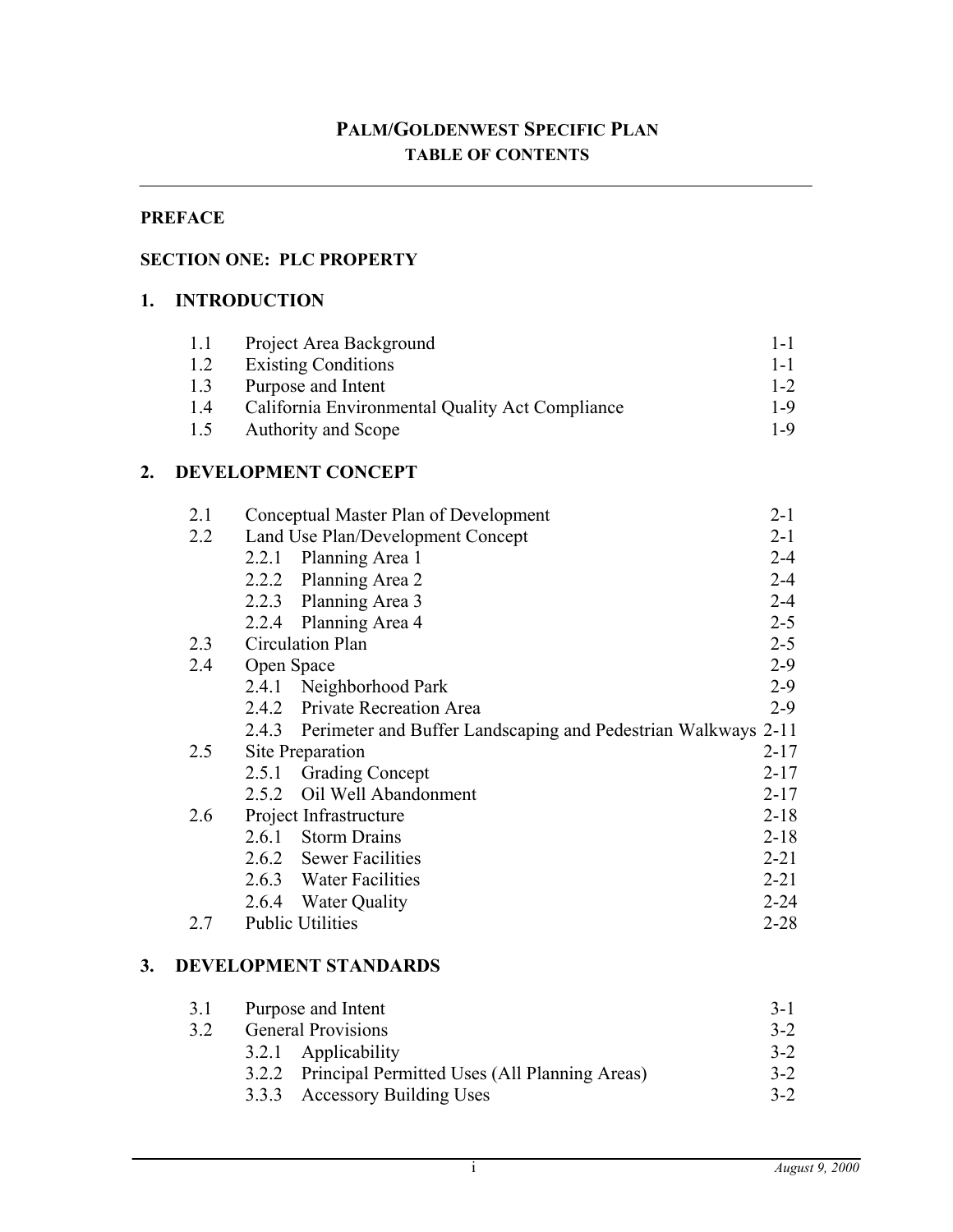|    |                     | <b>Conditionally Permitted Uses</b><br>3.3.4        | $3 - 2$        |
|----|---------------------|-----------------------------------------------------|----------------|
|    |                     | <b>Prohibited Uses</b><br>3.2.5                     | $3 - 3$        |
|    |                     | 3.2.6 Temporary Permitted Uses                      | $3 - 3$        |
|    |                     | 3.2.7 Landscaping                                   | $3 - 3$        |
|    |                     | 3.2.8 Walls and Fences                              | $3-4$          |
|    |                     | Signs and Outdoor Lighting<br>3.2.9                 | $3 - 4$        |
|    |                     | 3.2.10 Utilities                                    | $3-4$          |
|    |                     | 3.2.11 Fire Protection and Emergency Vehicle Access | $3-4$          |
|    |                     | 3.2.12 Affordable Housing                           | $3 - 5$        |
|    |                     | 3.2.13 Parking                                      | $3 - 5$        |
|    | 3.3                 | <b>Development Standards</b>                        | $3-6$          |
|    |                     | 3.3.1 Low Density Housing                           | $3 - 6$        |
|    |                     | 3.3.2 Medium Density Residential                    | $3-6$          |
|    |                     | 3.3.3 Medium High Density Residential               | $3 - 7$        |
|    |                     | Public Park Site (Part of Planning Area 4)<br>3.3.4 | $3 - 7$        |
|    |                     |                                                     |                |
| 4. |                     | <b>COMMUNITY DESIGN GUIDELINES</b>                  |                |
|    | 4.1                 | <b>Community Design Concept</b>                     | $4 - 2$        |
|    | 4.2                 | Site Planning Guidelines                            | $4 - 2$        |
|    |                     | 4.2.1 General Guidelines                            | $4 - 2$        |
|    |                     | 4.2.2 Residential Guidelines                        | $4 - 3$        |
|    |                     | 4.2.3 Open Space Guidelines                         | $4 - 4$        |
|    | 4.3                 | Landscape Architecture Guidelines                   | $4 - 4$        |
|    |                     | 4.3.1<br><b>Community Landscape Concept</b>         | $4 - 6$        |
|    |                     | 4.3.2<br><b>Entry Treatment</b>                     | $4 - 6$        |
|    |                     | 4.3.3<br><b>Streetscape Guidelines</b>              | $4-9$          |
|    |                     | 4.3.4<br>Landscape Buffers and Interfaces           | $4 - 10$       |
|    |                     | 4.3.5<br>Community Theme Walls and Fences           | $4 - 11$       |
|    |                     | 4.3.6 Lighting                                      | $4 - 13$       |
|    |                     | 4.3.7 Signage                                       | $4 - 13$       |
|    |                     | <b>Plant Palette</b><br>4.3.8                       | $4 - 14$       |
|    | $\Lambda$ $\Lambda$ | Architectural Guidelines                            | $A-1$ $\Omega$ |

|  | 4.4 Architectural Guidelines          | 4-18 |
|--|---------------------------------------|------|
|  | 4.4.1 Architectural Character         | 4-18 |
|  | 4.4.2 Architectural Design Guidelines | 4-18 |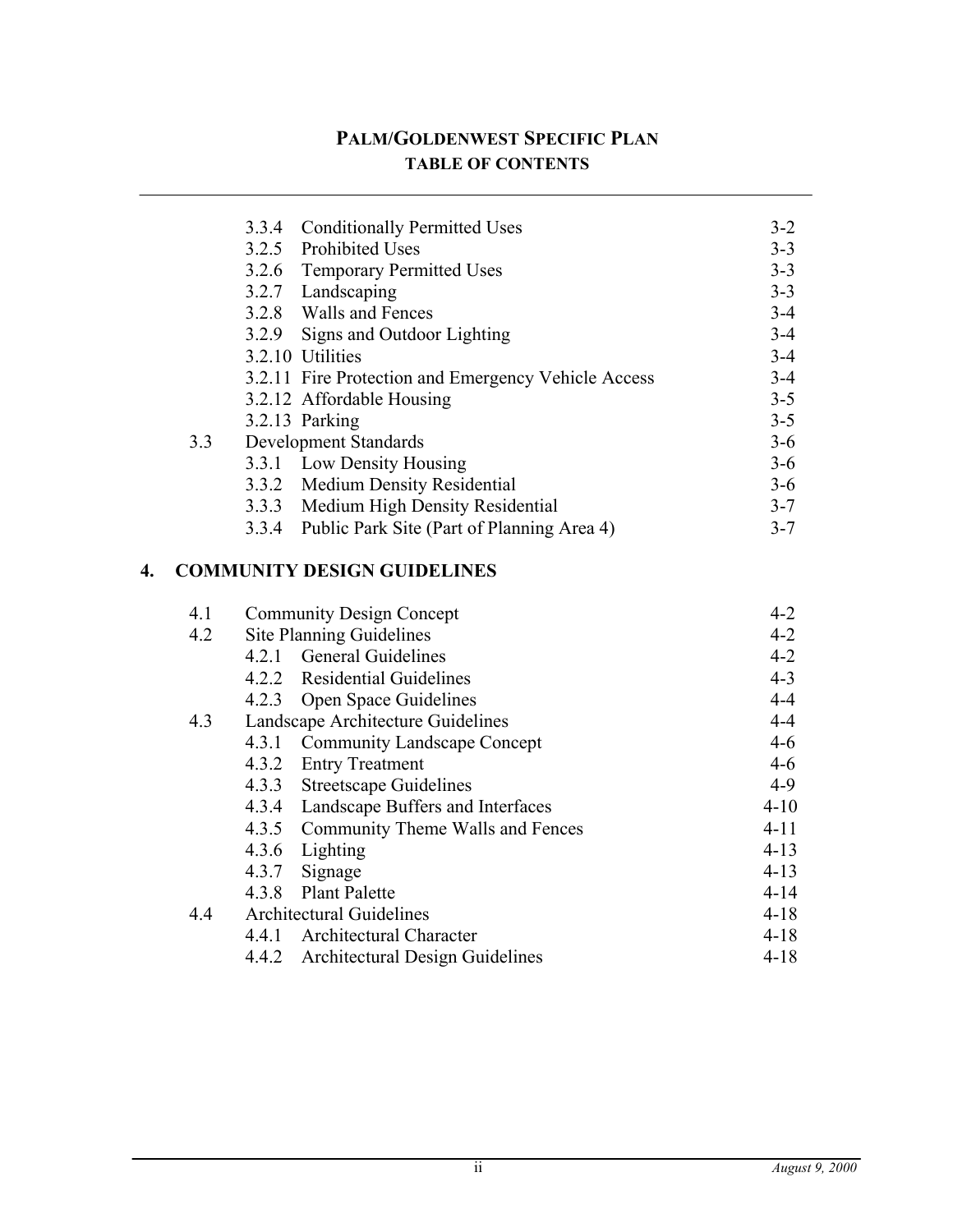## **SECTION TWO: AREA PROPERTY**

#### **5 INTRODUCTION**

| 5.1 | <b>Project Area/Existing Conditions</b>         | $5-1$ |
|-----|-------------------------------------------------|-------|
| 5.2 | Purpose and Intent                              | $5-1$ |
| 5.3 | California Environmental Quality Act Compliance | $5-2$ |

### **6. DEVELOPMENT CONCEPT**

| 6.1 | Conceptual Master Plan of Development | $6-1$   |
|-----|---------------------------------------|---------|
| 6.2 | Land Use Plan/Development Concept     | $6-1$   |
| 6.3 | Circulation Plan                      | $6-1$   |
| 6.4 | Open Space                            | $6 - 2$ |
| 6.5 | Site Preparation                      | $6 - 3$ |
|     | 6.5.1 Grading Concept                 | $6 - 3$ |
|     | 6.5.2 Oil Well Abandonment            | $6 - 3$ |
| 6.6 | Project Infrastructure                | $6 - 4$ |
| 6.7 | <b>Water Quality</b>                  | $6 - 4$ |

#### **7. DEVELOPMENT STANDARDS**

| 7.1  | Purpose and Intent                     | $7 - 1$ |
|------|----------------------------------------|---------|
| 7.2  | <b>General Provisions</b>              | $7 - 1$ |
| 7.3  | Applicability                          | $7 - 1$ |
| 7.4  | <b>Principal Permitted Uses</b>        | $7 - 2$ |
| 7.5  | <b>Prohibited Uses</b>                 | $7 - 2$ |
| 7.6  | <b>Maximum Density</b>                 | $7 - 3$ |
| 7.7  | Maximum Height                         | $7 - 3$ |
| 7.8  | Landscaping                            | $7 - 3$ |
|      | Landscaping South of Seapoint<br>7.8.1 | $7 - 3$ |
|      | Landscaping North of Seapoint<br>7.8.2 | $7 - 3$ |
| 7.9  | Walls and Fences                       | $7 - 4$ |
| 7.10 | Signs and Outdoor Lighting             | $7 - 4$ |
| 7.11 | Minimum Buffers                        | $7 - 4$ |
| 7.12 | Parking                                | $7 - 4$ |
| 7.13 | <b>Public Access</b>                   | $7 - 5$ |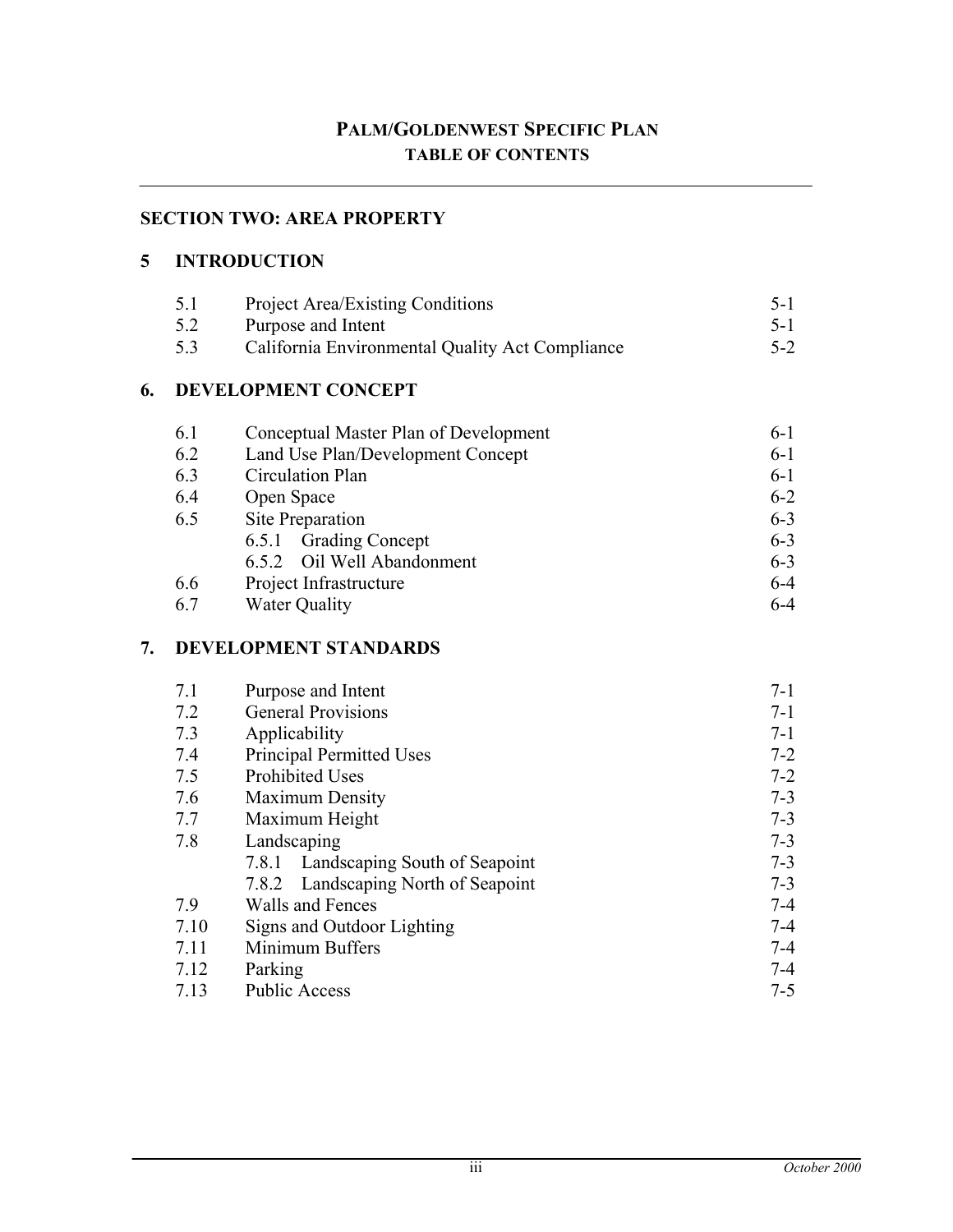## **8. COMMUNITY DESIGN GUIDELINES**

| 8.1 | <b>Community Design Concept</b>            | $8 - 1$ |
|-----|--------------------------------------------|---------|
| 8.2 | <b>Site Planning Guidelines</b>            | $8-2$   |
| 8.3 | Landscape Architecture Guidelines          | $8-2$   |
| 8.4 | Community Theme Walls and Fences           | $8-2$   |
| 8.5 | <b>Architectural Guidelines</b>            | $8-3$   |
| 8.6 | Architectural Character                    | $8-4$   |
| 8.7 | Commercial Architectural Design Guidelines | 8-4     |

## **SECTION THREE: ENTIRE SPECIFIC PLAN AREA**

#### **9. ADMINISTRATION**

| 9.1 | Enforcement of the Specific Plan |                                         |         |
|-----|----------------------------------|-----------------------------------------|---------|
| 9.2 | Methods and Procedures           |                                         | $9-1$   |
|     |                                  | 9.2.1 Implementation                    | $9-1$   |
|     |                                  | 9.2.2 Coastal Development Permits       | $9 - 2$ |
|     |                                  | 9.2.3 Tentative Tract Maps              | $9 - 2$ |
|     |                                  | 9.2.4 Zoning Text Amendments            | $9 - 2$ |
|     |                                  | 9.2.5 Dwelling Unit Transfer Procedures | $9 - 2$ |
|     |                                  | 9.2.6 Planning Area Boundary Adjustment | $9 - 2$ |
|     |                                  | 9.2.7 Allocation and Transfer of ADTs   | $9 - 3$ |
|     |                                  | 9.2.8 Hearing                           | $9 - 3$ |
|     |                                  | 9.2.9 Appeals                           | $9 - 3$ |
| 9.3 |                                  | Maintenance Mechanisms                  | $9 - 4$ |

## **10. APPENDICES**

| A.            | Specific Plan Consistency with the Huntington Beach General Plan 10-1 |           |
|---------------|-----------------------------------------------------------------------|-----------|
| B             | Mitigation Measures for Mitigated Negative Declaration #98-8          | $10 - 13$ |
| $\mathcal{C}$ | Legal Descriptions                                                    | $10 - 20$ |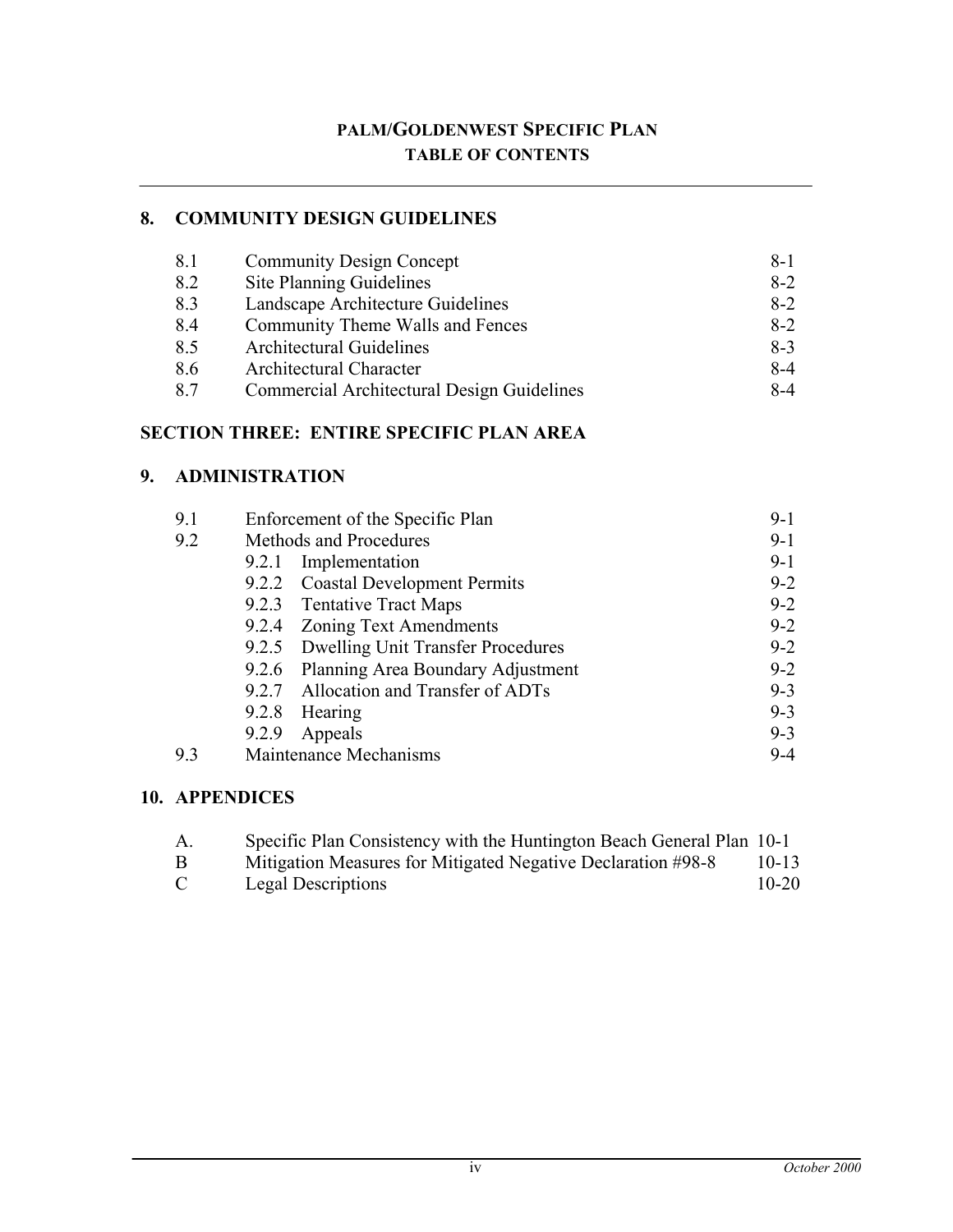## **PALM/GOLDENWEST SPECIFIC PLAN LIST OF EXHIBITS**

## **1. INTRODUCTION**

| $1.2 - 1$ | Location Map                                          | $1 - 3$ |
|-----------|-------------------------------------------------------|---------|
| $1.2 - 2$ | Vicinity Map                                          | $1 - 4$ |
| $1.2 - 3$ | <b>Aerial Photograph</b>                              | $1 - 5$ |
| $1.2 - 4$ | Proposed Zoning Plan                                  | $1-6$   |
| $1.2 - 5$ | Proposed General Plan                                 | $1 - 7$ |
| $1.2 - 6$ | Category: Mixed Use-Horizontal Integration of Housing | 1-8     |

## **2. DEVELOPMENT CONCEPT**

| $2.1 - 1$ | Conceptual Master Plan                        | $2 - 2$  |
|-----------|-----------------------------------------------|----------|
| $2.2 - 1$ | Development Plan                              | $2 - 3$  |
| $2.3 - 1$ | Circulation Plan                              | $2 - 7$  |
| $2.3 - 2$ | <b>Typical Interior Street Sections</b>       | $2 - 8$  |
| $2.4 - 1$ | Neighborhood Park                             | $2 - 10$ |
| $2.4 - 2$ | Section Keymap                                | $2 - 13$ |
| $2.4 - 3$ | Palm Avenue Street Section                    | $2 - 14$ |
| $2.4 - 4$ | Goldenwest & Main Entry Drive Street Sections | $2 - 15$ |
| $2.4 - 5$ | Pedestrian Paseo/Landscape Buffer Sections    | $2 - 16$ |
| $2.6 - 1$ | Proposed Storm Drain Plan                     | $2 - 20$ |
| $2.6 - 2$ | Proposed Sewer Plan                           | $2 - 22$ |
| $2.6 - 3$ | Proposed Domestic Water Plan                  | $2 - 23$ |

#### **3. DEVELOPMENT STANDARDS**

| 3-3-A Building Site Standards |  |
|-------------------------------|--|
|                               |  |

#### **4. COMMUNITY DESIGN CONCEPT**

|           | 4.3-1 Community Landscape Plan   | $4 - 5$ |
|-----------|----------------------------------|---------|
|           | 4.3-2 Primary Project Entry      | $4 - 7$ |
| $4.3 - 3$ | <b>Secondary Project Entry</b>   | 4-8     |
| 4.3-4     | Community Theme Walls and Fences | 4-12    |